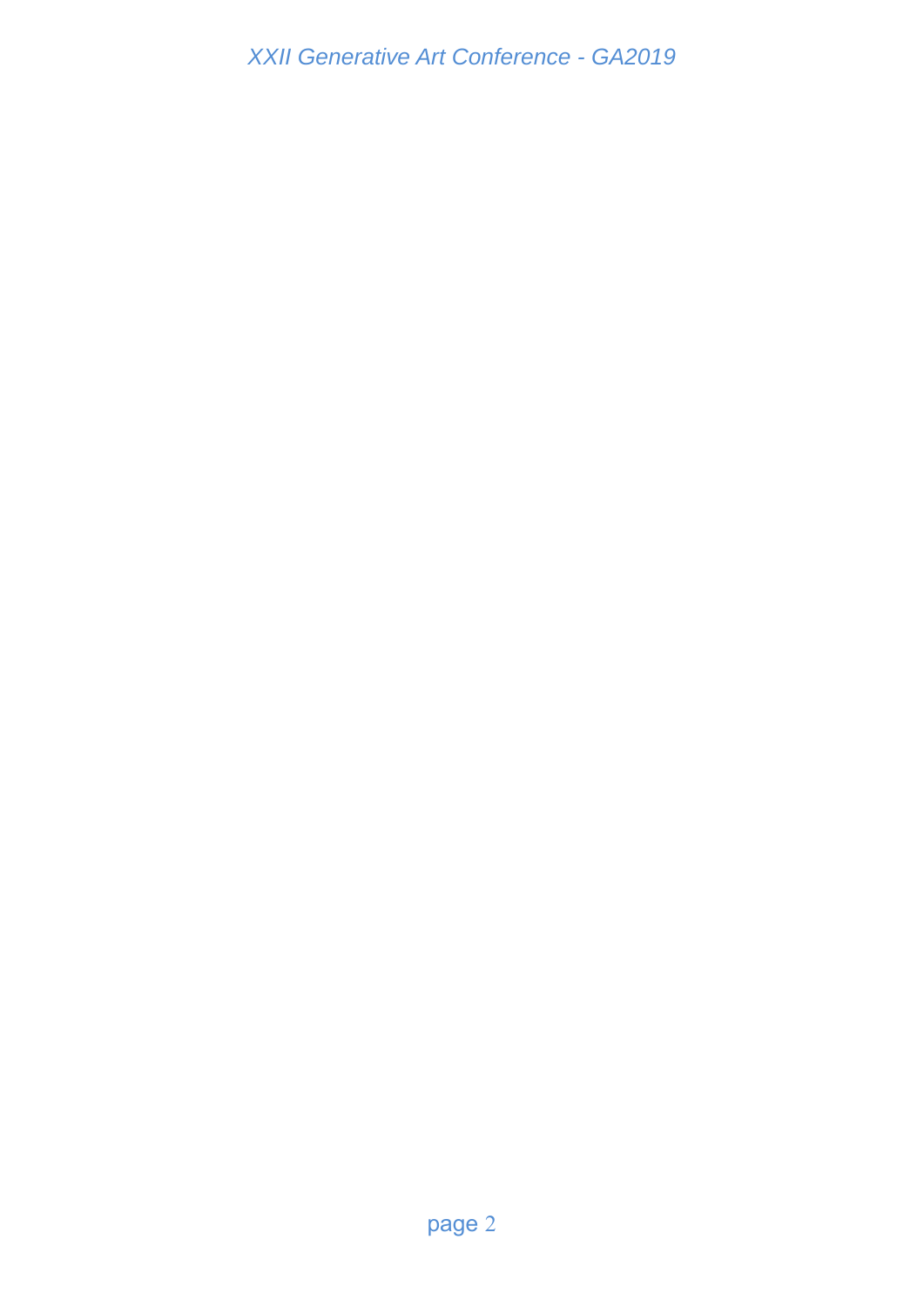

# **GENERATIVE ART 2019**

**GA2019, XXII Annual International Conference** 

*Roma, 19, 20, 21 December 2019 at the Museo Nazionale Etrusco di Villa Giulia* 

*Proceedings* 

*Edited by Celestino Soddu and Enrica Colabella* 

*Generative Art and Design Lab, Argenia Association, Roma, Italy*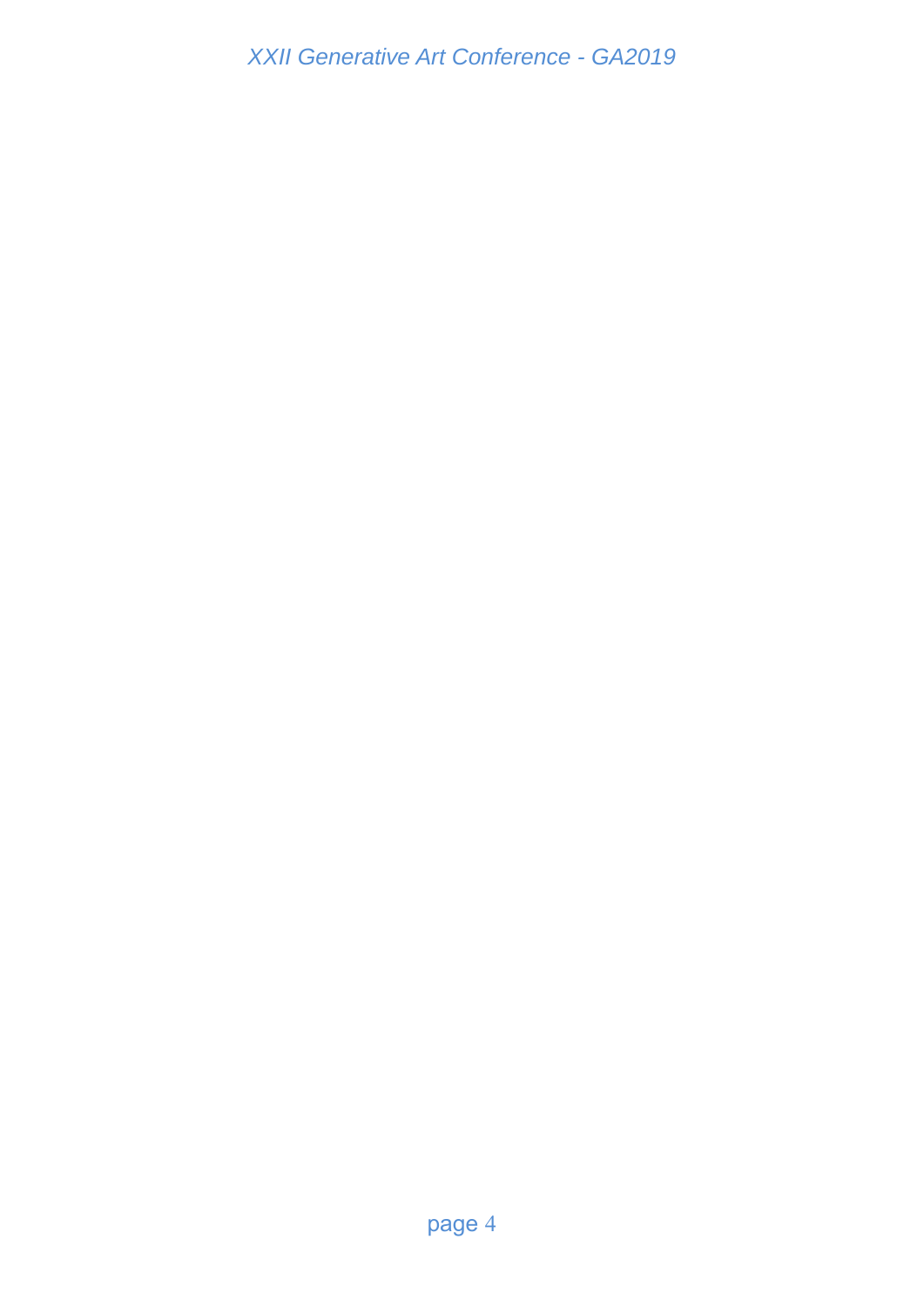#### *INDEX*

page 13 **OPENING** 

#### **PAPERS**

Page Celestino Soddu Italy Argenia Association *Subjectivity in Machine* 

Page Alex Lobos USA Rochester Institute of Technology, Dept. of Industrial Design *Applying Generative Systems to Product Design*

Page Angela Ferraiolo USA Sarah Lawrence College, Bronxville, New York *The Regeneration of the Earth After Its Destruction by the Capitalist Powers* 

Page Arne Eigenfeldt, Kathryn Ricketts Canada School for the Contemporary Arts Simon Fraser University, Vancouver; Faculty of Education, University of Regina, Regina *Unauthorised: Collaborating with a Performer Collaborating with Creative Systems* 

Page Christopher Fry UK University of Westminster, Westminster School of Art, College of Design, Creative and Digital Industries *Visuality and the haptic qualities of the line in generative artworks* 

Page CL Fisher Canada Centennial College, Toronto, Fine Arts Studio Program Finland, Turku AMK, Arts Academy *Generative Art and Community Curation: A Proof of Concept*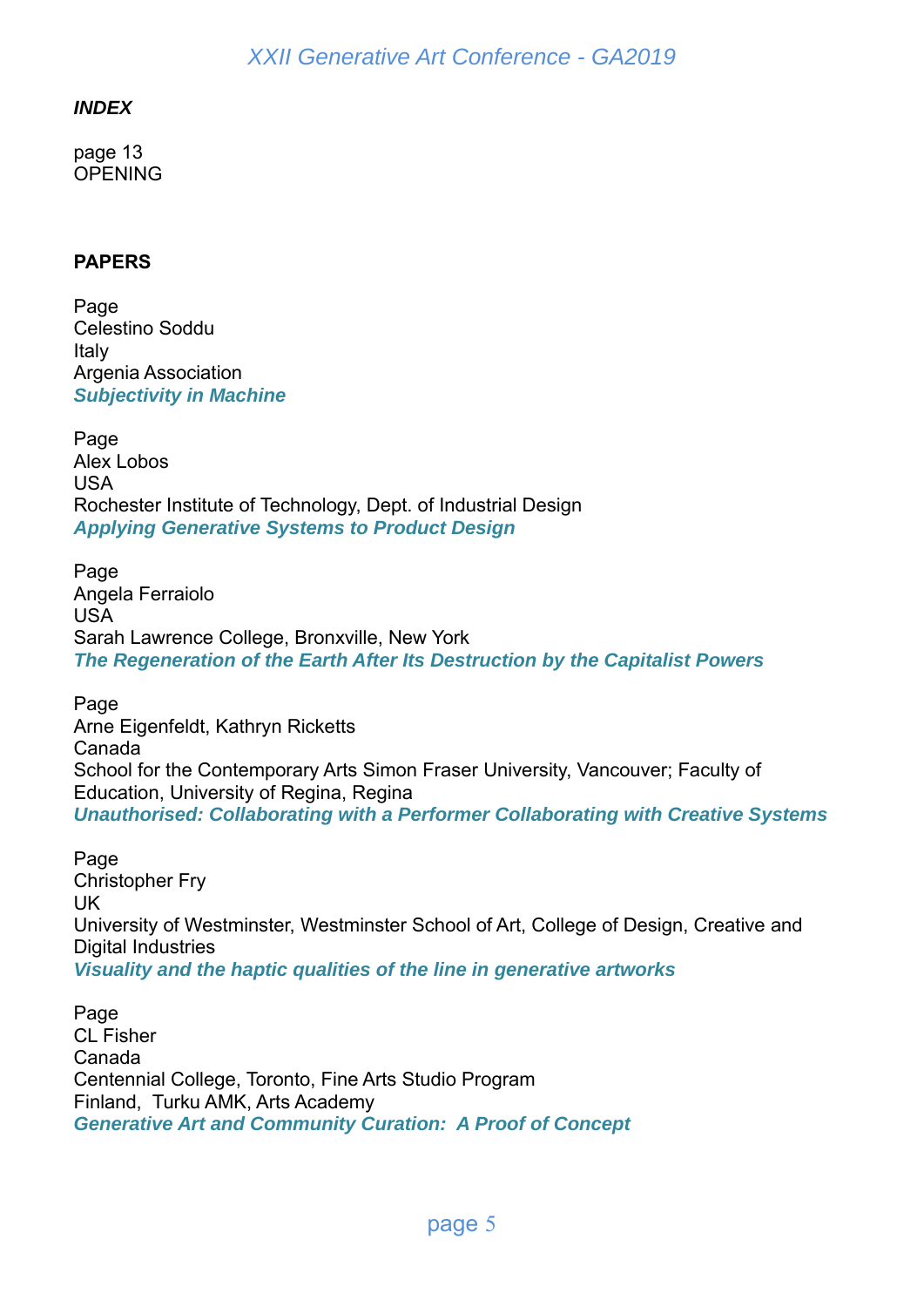Page Daniel Bisig **Switzerland** Zurich University of the Arts, Institute for Computer Music and Sound Technology *Tuning Shapes and Bending Timbres – Experimenting with Smart Materials for Musical Purposes* 

Page Dejan Grba, Philippe Kocher Singapore, Switzerland Nanyang Technological University, School of Art, Design and Media, Interactive Media; Zurich University of the Arts *STUDY 7/0: Error-Generated Spatiotemporal Animation* 

Page Dimitris Gourdoukis, Christina Moschopoulou **Greece** Aristotle University of Thessaloniki, School of Architecture *High Resolution Architecture: Ornament as a Generative Force* 

Page Enrica Colabella Italy Argenia Association *Numbering. Where trees move* 

Page Gaëtan Robillard France University Paris 8, AIAC laboratory, INREV team *Max Bense as a Visionary, a Dialectic of Programmed Images* 

Page Guillermo Bernal USA Massachusetts Institute of Technology, Media Lab *Paper Dreams: Real-Time Human and Machine Collaboration for Visual Story Development* 

Page Hrysovalanti Fereniki Maheras Canada York University, Department of Computational Art *An electronic orchestra as an ode to happiness*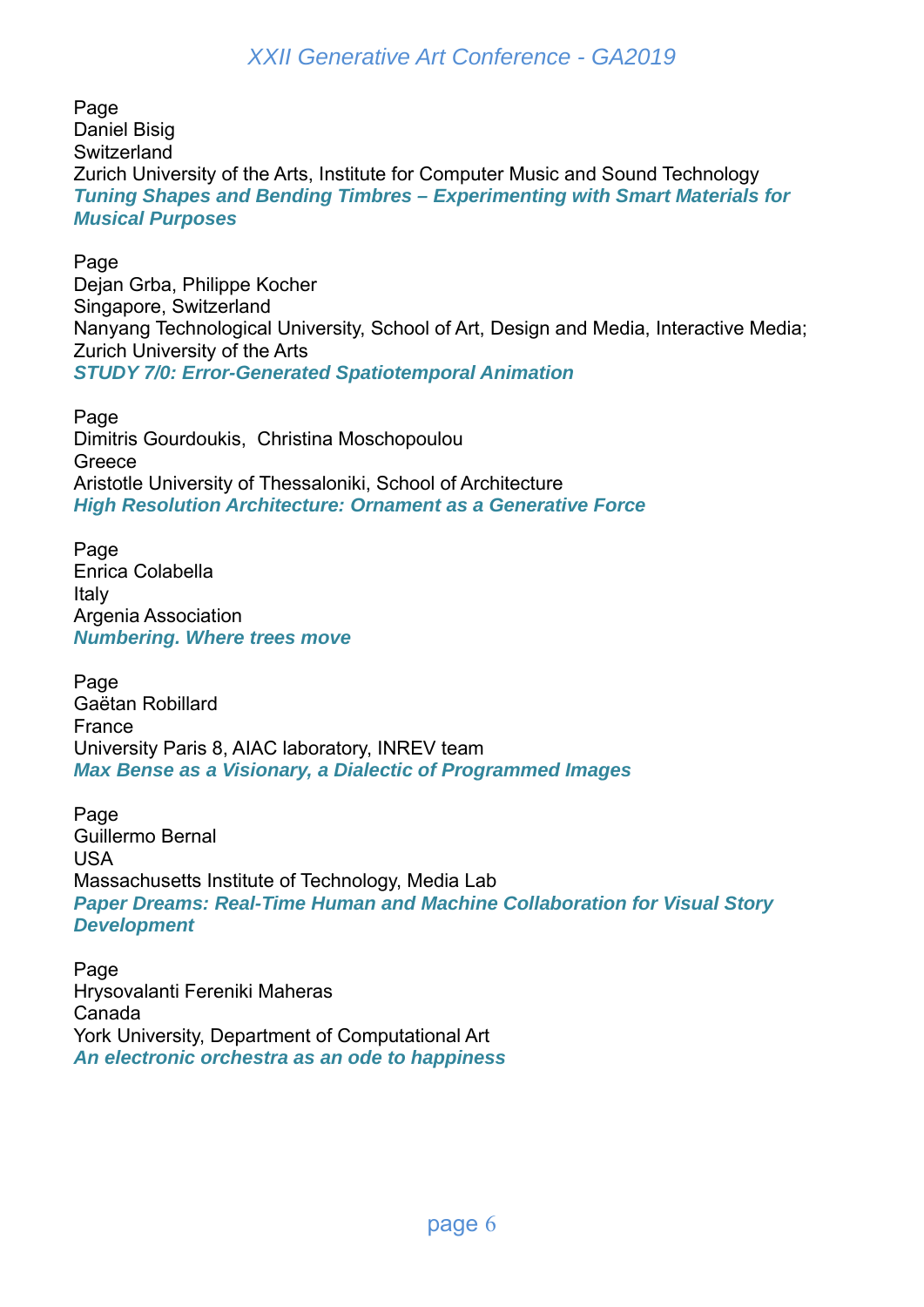Page Jeff Morris USA Texas A&M University, Department of Performance Studies *Gaming Concepts for Analysing Techniques and Aesthetics in Bytebeat Performance: The Technology Tree, the Tier List, and the Overpowered* 

Page Libero Acerbi Italy *Transformations in Art* 

Page Manuel A. Báez Canada Carleton University, Azrieli School of Architecture and Urbanism *Diluvio: Teatro delle Ombre* 

Page Marie-Pascale Corcuff France Ecole Nationale Supérieure d'Architecture de Bretagne (ENSAB), Groupe de Recherche sur l'Invention et l'Evolution des Formes (GRIEF) *Self-Organization and Generativity*

Page Meltem Büşra Önal, Erhan Karakoç **Turkey** IstanbulKulturUniversity, Istanbul Technical University *Innovative Approaches To Organic Architecture: Nature-Inspired Architectural Design* 

Page Monika Karwaszewska Poland

The Stanislaw Moniuszko Academy of Music in Gdansk, Faculty of Choral Conducting, Church Music, Arts Education, Eurhytmics and Jazz

*Intermedial Score – Structural Filiations in the Context of Music-Literature Relations as well as Musical and Visual relations* 

Page

Nicolas Reeves, David St-Onge, Guillaume Crédoz, Vincent Cusson, Pierre-Yves Brèches Canada, Lebanon

University of Quebec in Montreal, School of Design; École de Technologie Supérieure, Dept.of Mechanical Engineering; Architect, Bits To Atoms; McGill University, Schulich School of Music; Independent Researcher, Mathematics

*Point d'Origine from Mende to Chambord: The paths of an evolutive design process*  "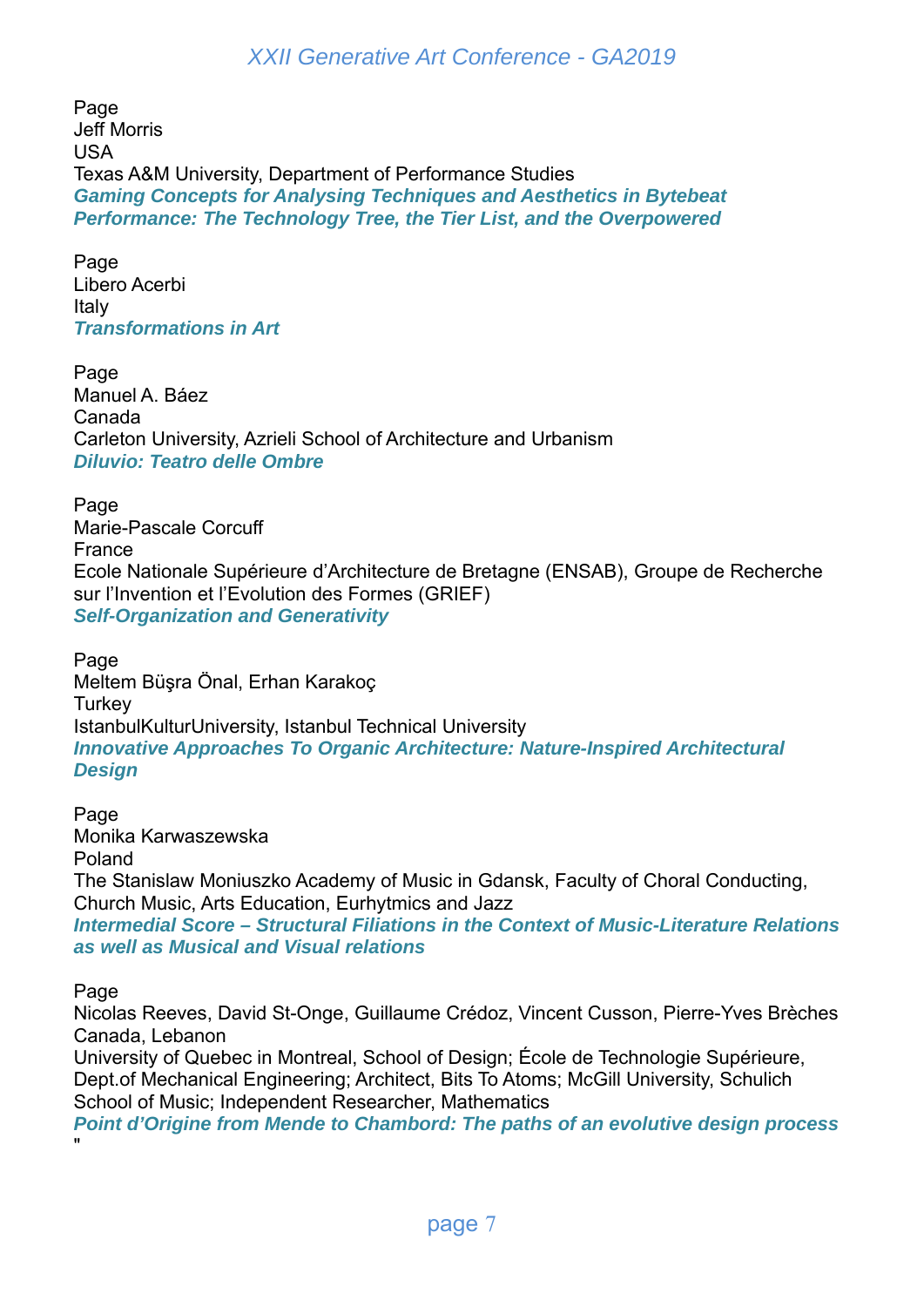Page Nikolaus Bezruczko USA Department of Clinical Psychology, Chicago School of Professional Psychology *Psychometric equating methods ease fitness function dilemma in generative art* 

Page Paul G. Mezey Japan, Canada, Hungary Kyoto University, Advanced Future Studies, Yukawa Inst; Memorial University; Eotvos Univ. Budapest *Analogies In Arts and Science: Shape Studies and Artful Molecules* 

Page Peter Beyls **Belgium** College Ghent, The School of Arts *Computing with Living Components* 

Page Philip Galanter USA A&M University, Department of Visualization *Confusions and Corrections: Complexism and Generative Art Theory* 

Page Philippe Kocher, Daniel Bisig, David Inauen **Switzerland** Zurich University of the Arts, Institute for Computer Music and Sound Technology *Playing the Piano: Understanding Algorithmic Music Through Interaction* 

Page Ricardo Andres Diaz Rincon, Javier M. Reyes, Paola-J Rodriguez-C Colombia Universidad del Valle, Camaleón Research Group *An approach to Generative Art from Brain Computer Interfaces* 

Page

Rita Moubarak, Jean Pierre El Asmar Lebanon, Notre Dame University, Department of Design, Department of Architecture *Brand Identity Design and Re-Design Between Resilience and Resistance: Identity, sustainable identity design and the role of generative grammar* 

Page Ruşen Eroğlu **Turkey** Istanbul Technical University, Department of Informatics, Architectural Design Computing Graduate Program *An Alternative Solution for Architectural Spaces*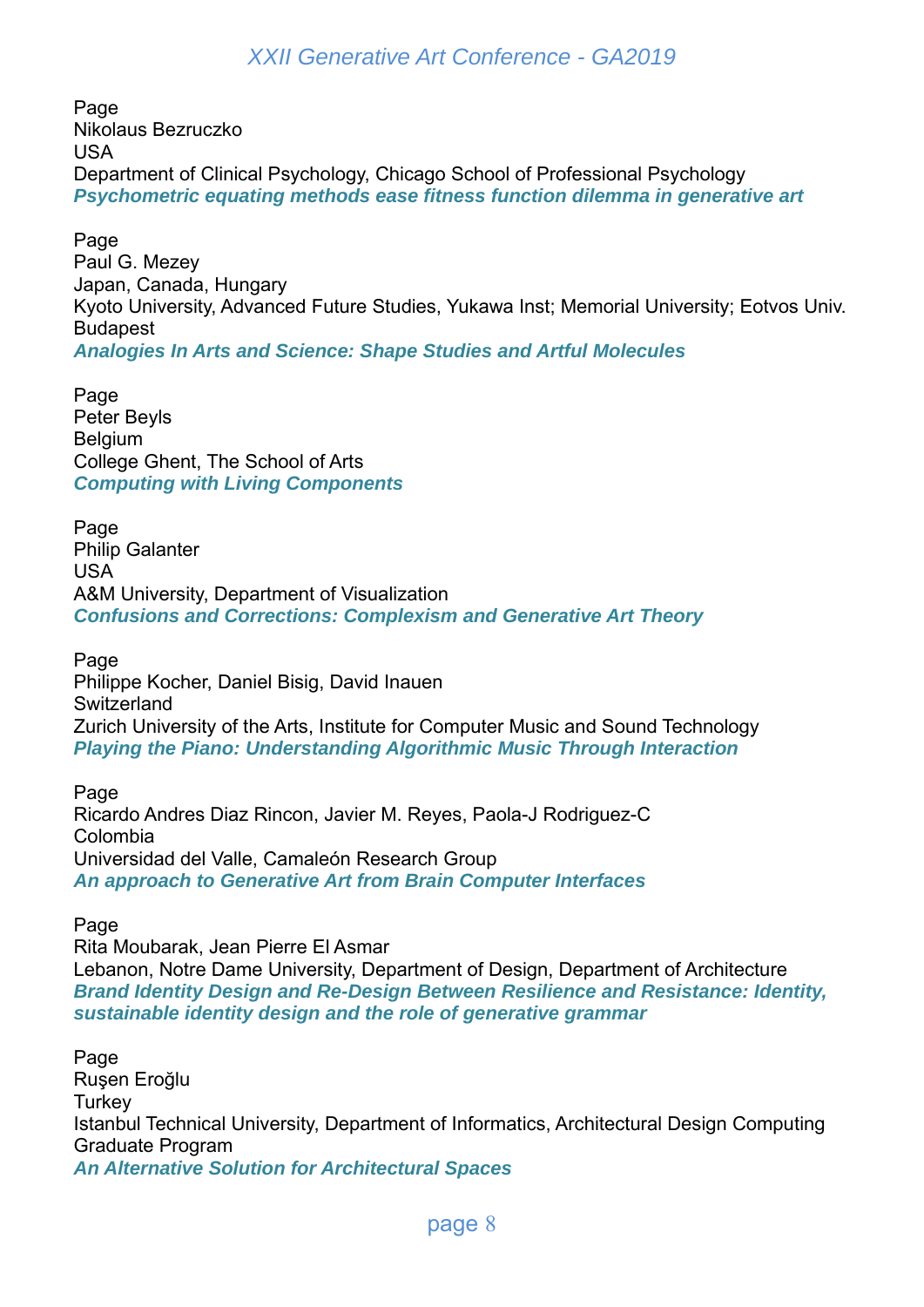Page Sever Tipei USA University of Illinois, Computer Music Project and National Center for Supercomputing **Applications** *Manifold Compositions and the Evolving Entity* 

Page Silvija Ozola Latvia Riga Technical University *Generative Transformation of Latvian Urban Space: "Blue" and "Green" Structures In The Planning and The Landscape of Cities' Historical Centres* 

Page Slawomir Wojtkiewicz Poland Technical University of Bialystok, Faculty of Architecture *The art inside an architecture. Generative design system as a tool, and local architecture, as an inspiration in the shaping of the contemporary meaning of architecture in a village landscape context* 

Page Susannah Hays USA University of California Berkeley; with: the Intropy=Entropy Institute, San Francisco CA; Stephen W. Porges, Atlantic Beach, FLA; Susannah Hays, Santa Fe *A Generative Art of Our Own Evolutionary Making* 

Page Suzanne Gold, Kelly Lloyd, Michal Lynn Shumate USA, UK, Italy Hair Club, Baltimora, London, Bomarzo *Lather Rinse Repeat: The Iterative Practice and Pedagogy of Hair Club* 

Page Umberto Roncoroni Perú Universidad de Lima, Faculty of Communication *Using the Inka's Calculator for Generative Art* 

Page Yeşim Okur, Erhan Karakoç **Turkey** Istanbul Kültür University Department of Architecture *Interactive Architecture: The Case Studies on Designing Media Façades*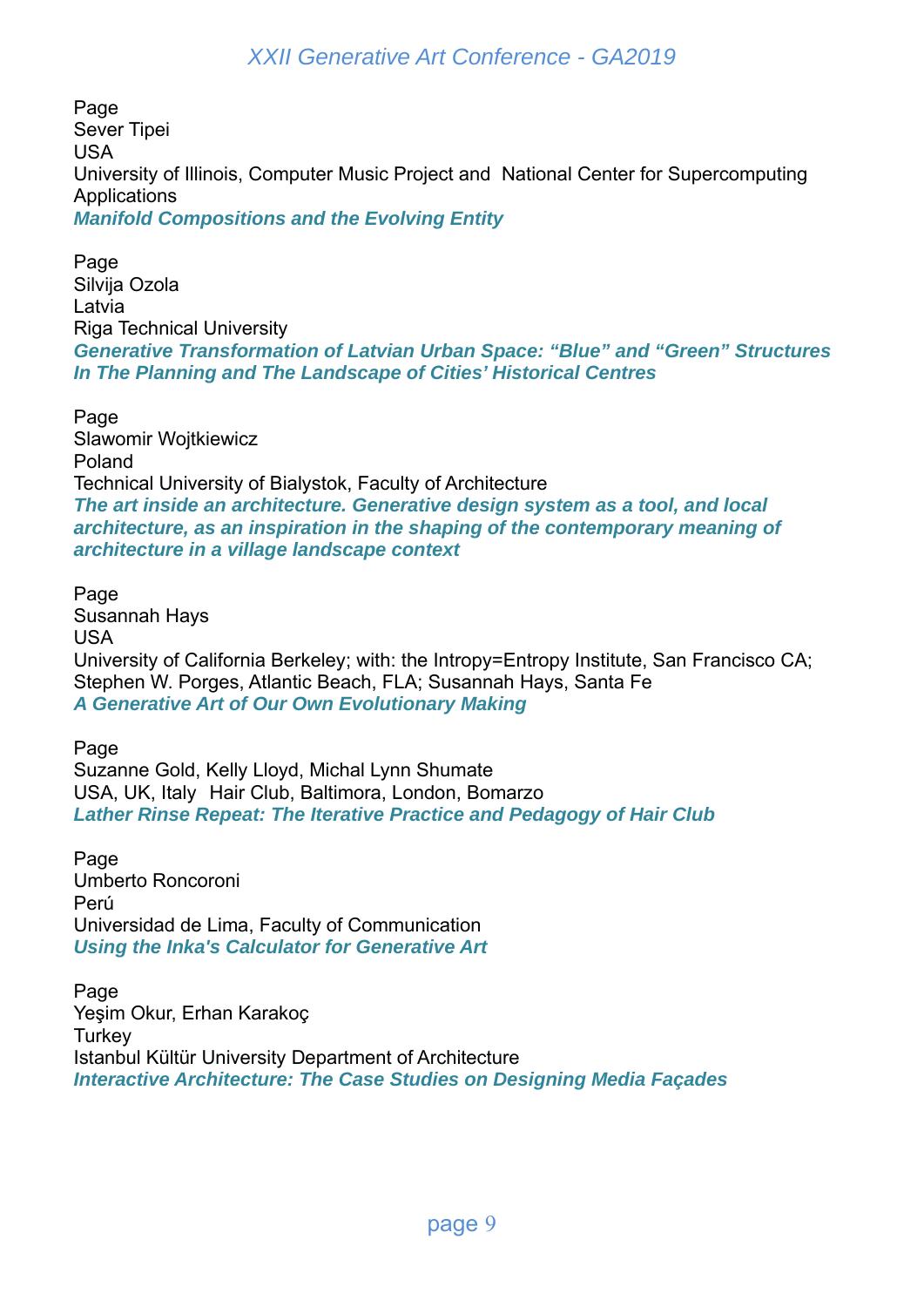Page Yiannis Papadopoulos, Luis Torrao, Stefanos Zannis and Agelina Vakali UK, Greece University of Hull - U.K. & Zannis Studio - Athens, Greece *An Alternative Virtual Odyssey* 

#### **POSTERS, ARTWORKS and INSTALLATIONS**

Page Alessandro Violi Italy *Design for textile prints* 

Page Angela Ferraiolo USA Sarah Lawrence College, Bronxville, New York *The Regeneration of the Earth After Its Destruction by the Capitalist Powers* 

Page Catherine Griffiths USA University of Southern California, School of Cinematic Arts *Automata I & II: Generative art as a language of the socio-political* 

Page Chad M. Eby USA University of Kentucky, School of Art & Visual Studies *Drift Mirror* 

Page Gavin O'Brien New Zealand Otago Polytechnic, Te Kura Matatini ki *Art and Design: The Unique and the UniformvTopic* 

Page Raitis Ozols Latvia University of Latvia, Department of Mathematics *Art and equations*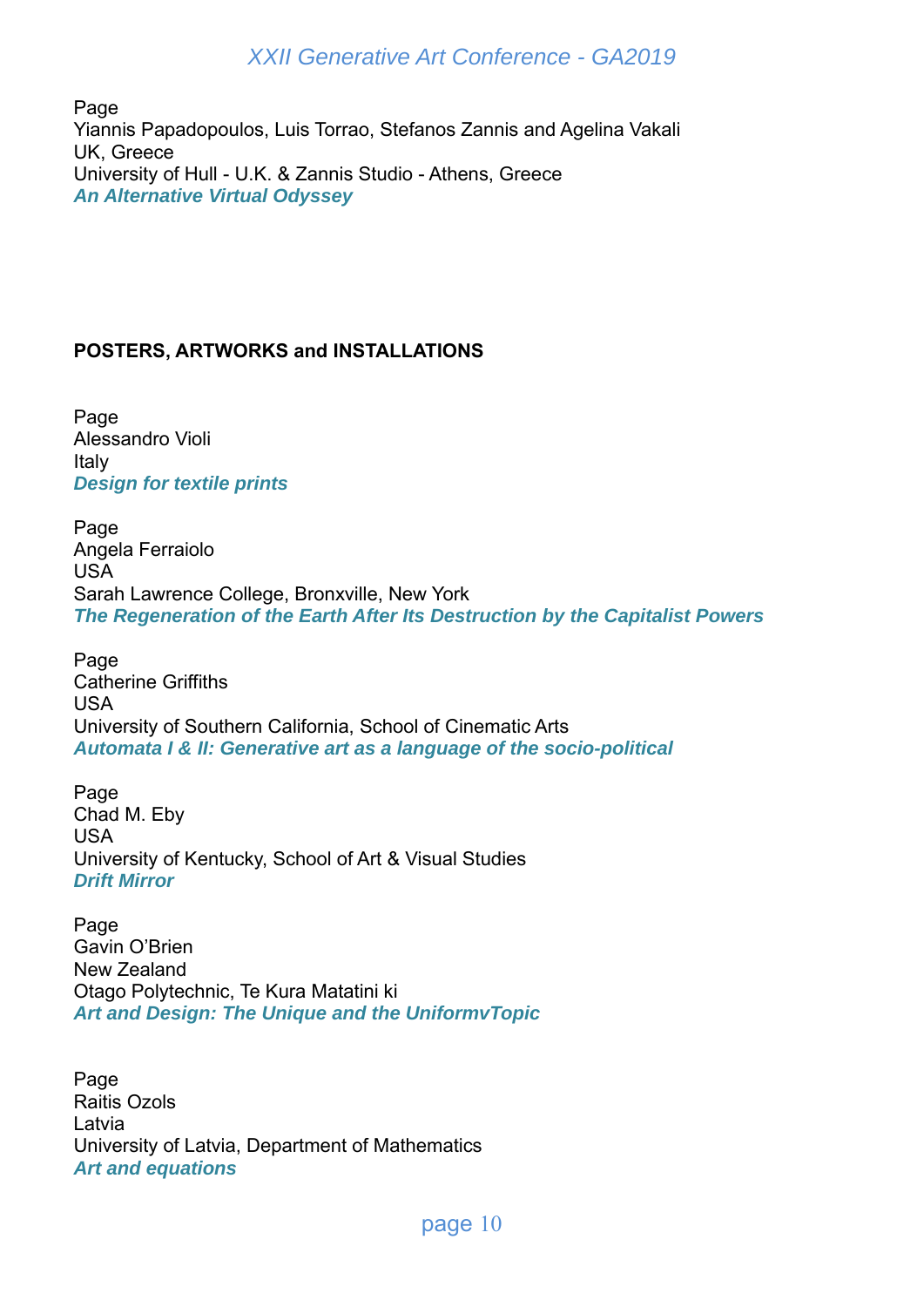Page Rowan Simmons, Mark Apperley, Chin-En kEiTH Soo New Zealand Faculty of Computing and Mathematical Science, University of Waikato *FilmGrain* 

Page Tatsuo Unemi Japan Soka University, Department of Information Systems Science *Love of Evolutionary Shrimp* 

#### **LIVE PERFORMANCES**

Page Alba G. Corral **Spain** Visual Artist and creative coder, Barcelona *Namba AV* 

Page Arne Eigenfeldt, Kathryn Ricketts Canada School for the Contemporary Arts Simon Fraser University, Vancouver; Faculty of Education, University of Regina, Regina *Unauthorised* 

Page Beata Oryl, Robert Turło Poland The Stanislaw Moniuszko Academy of Music in Gdansk; Academy of Fine Arts in Gdansk, Faculty of Graphics Department Faculty of Choral Conducting, Church Music, Arts Education, Eurhytmics and Jazz *Soliloquium* 

Page Enrica Colabella, Celestino Soddu, Nicola Baroni, Marcella Grande Italy *Numbering. Where Trees move* 

Page Jeff Morris USA Texas A&M University, Department of Performance Studies *The Persistence of Elusion: Hard and Soft Dances — Machine Learning Glitch Version Divining Rod*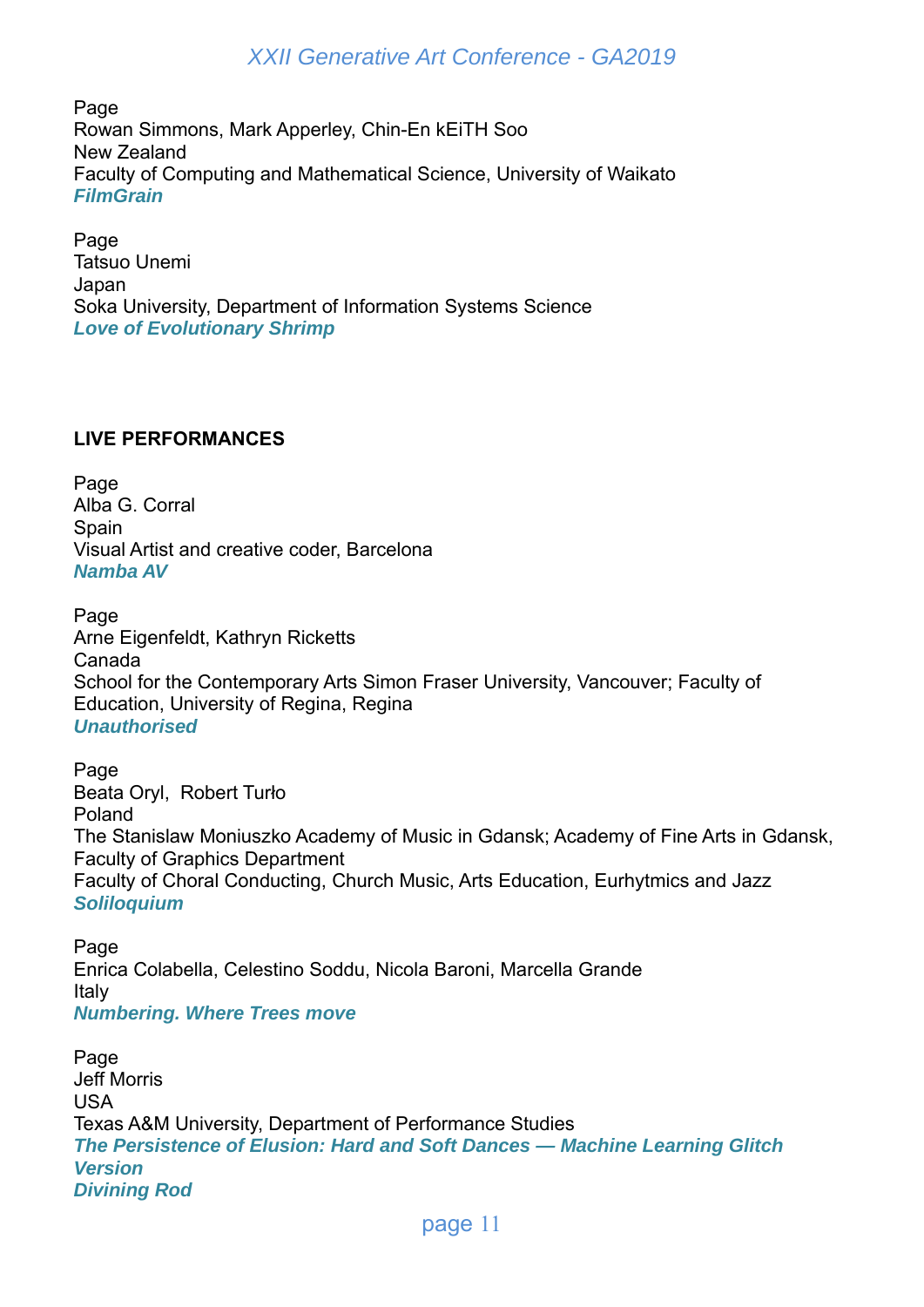Page Kathryn Ricketts Canada University of Regina, Saskatchewan *The making of Land(ing), a provocation towards place and space* 

Page Yuanyuan (Kay) HE USA University of Arizona, Fred Fox School of Music *Love YOU … niverse* 

Page Nicola Baroni Italy Conservatorio di Bologna *Kobane for Ipercello* 

Page Piotr Rojek Poland The Karol Lipinski Academy of Music in Wroclaw, Faculty of Instrumental *Free Improvisation on a Pergolesi's Themes* 

Page Slawomir Wojtkiewicz Poland Technical University of Bialystok, Faculty of Architecture I*nside*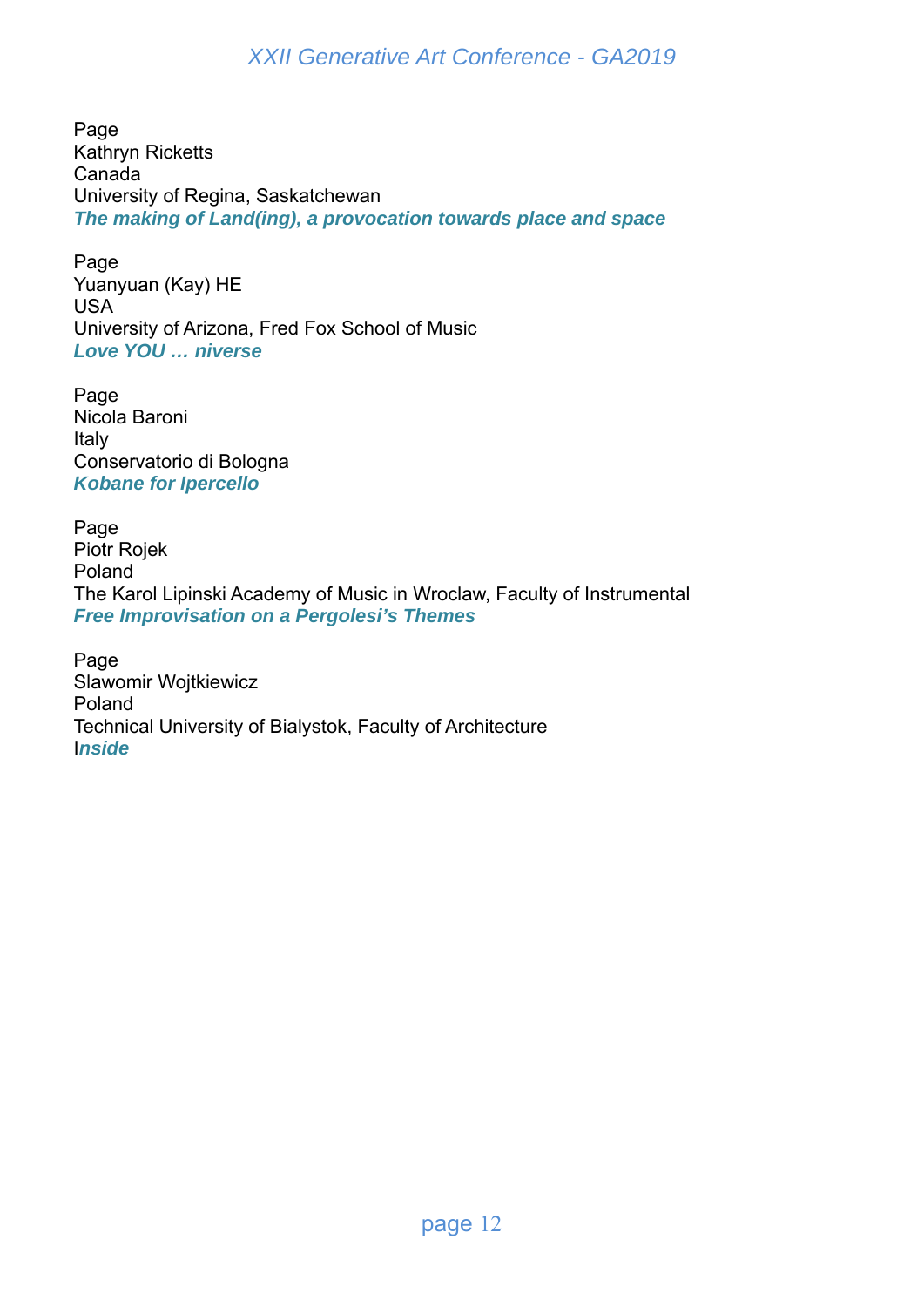# **OPENING XXII GENERATIVE ART CONFERENCE**

*Twenty-two years ago, the Generative Art conference held its first event at the Politecnico di Milano, organized by the Generative Design Lab. The digital era took its first steps. Today everything changed. The rapid development of technology has led the majority of people to use digital media on a daily basis. But it also led to a development based essentially on technology and not on widespread digital culture.* 

*The Generative Art conference has existed for twenty-two years but a few years ago there was still someone who tried to make us understand what Generative Art is, claiming to do so with an approach dated, still based on cataloguing into "objective" categories and without considering the thousands of works that had been presented at the GA conference in the previous decade.* 

*These type of attempts to catalogue Generative Art, which however have continued until today, committed a serious error of approach, which appears immediately clear as these definitions speak of Generative Techniques, inserting Generative Art in the category of techniques i.e. computer art, evolutionary art, robotic art, and interactive art, Most of these definitions of Generative Art was made without considering that, on the contrary, Generative Art is not a technique but a peculiar scientific approach to creativity. It is a revolution compared with the "objective" approach of problem solving and optimization where technique is predominant on the poetic of the artist.* 

*This attempt to define Generative Art as a technique has an explicit purpose: it tends to maintain the supremacy of the anonymous on the subjective vision, but above all the supremacy of technology on the subjective interpretative logics, even in art.* 

*What emerges progressively from the works presented in these 22 years is that Generative Art is a peculiar approach to creativity able to rediscovers the author. Each author uses different "techniques", most of them directly created by the same author, but the peculiarity is the subjective approach in defining the own vision and the related generative path. Finally, after almost a century of collective dominance and disappearance of subjectivity, the recognizability and appreciation of the artist's vision finds a central role in the papers and generative artworks presented to GA conferences. The generative structure stems from the ability to insert subjective interpretation into machines, or rather to use machines to enhance the uniqueness of each artist's vision.* 

*Everything is changing, and digital culture opens up new possibilities. Today, the need to conquer new spaces of complexity has led to the rediscovery of the uniqueness of individual logical approaches. This is called singularity in the last AI systems. It opens new horizons to the ability of Artificial Intelligence to be in line with a possible relationship between man and machine. AI is moving from a merely instrument of pre-packaged services toward advanced tool with the ability to answer to possible unpredictable requests.* 

*Not only. At least in the advanced approach, the axiomatic concept of optimisation, understood as an objective standard to be achieved in the AI response to requests, has been overtaken. The concept of adaptivity understood as the search for the possible within a subjectively identified and "unique" logical vision, with respect to possible parallel visions, become the future.* 

*Generative Art finds in this new wave its peculiarity. The future of Generative Art is to free*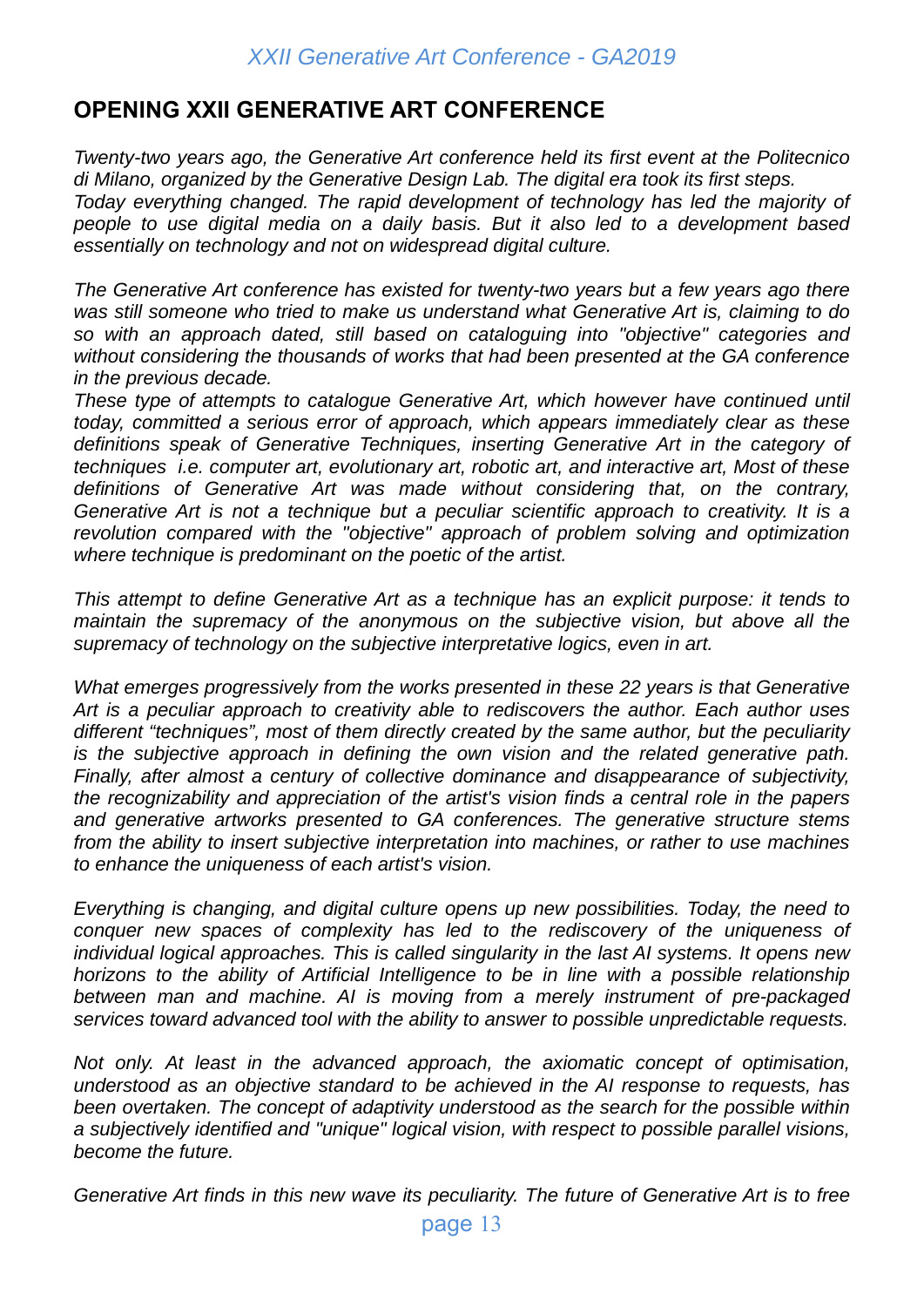*itself from having to be catalogued in categories belonging to the techniques used to achieve it. Instead, it becomes the bearer of what, today, is not only a rediscovery but also an innovation of digital civilization: the identity of the author, of the artist, of the multiplicity of interpretative logics capable of creating not only culture but a pertinent response to the request for complexity.* 

*So let's not talk more about what Generative Art is, there are more than a thousand texts and experiments presented in these 22 years at Generative Art that tell us about it, but let's ask ourselves what the future of Generative Art is. And let's start from the work done in these 22 years by the participants of the GA meetings.* 

*The GA conference has opened the doors to many scientific works and experiments, to different theoretical approaches that have, every year, generated even hard debates. What appears after more than two decades is precisely the re-emergence of subjective visions, of the multiplicity of ideas based on the logical interpretation of the world around us. This appears even if these subjective visions are, very often, hidden because of the current overestimation of technology as a "collective work", each subjective logic emerges and conquers its space as it is the only chance to successfully face the complexity of the context that surrounds us.* 

*The future of Generative Art therefore does not depend on identification in possible techniques, in the use of advanced technologies, but is concentrated in:* 

*1. To support the new course of AI by managing the complexity of these systems through the "singularity" directly connected to logics based on interpretative visions, to the author-artist who defined them. The aim is to create a new man-machine relationship that is not axiomatic but interlocutory and "cultural".* 

*2. Rediscovering the role of the author-artist because the Generative Art results are multiple, different and sometimes unexpected but always linked to a logical interpretative vision of an artist, an author, a software designer. The production of variations by machines tells, with complexity and progressive relevance, the idea of an artist.* 

*The machines can therefore work partially autonomously but, within the machines, we will finally find the author, his recognizability and identity, and his ability to give us answers not only objective and optimized but complex, different, unexpected, certainly more relevant and more useful to choose how to broaden our vision of the world.* 

Celestino Soddu and Enrica Colabella

Chairs of Generative Art annual conferences since 1998